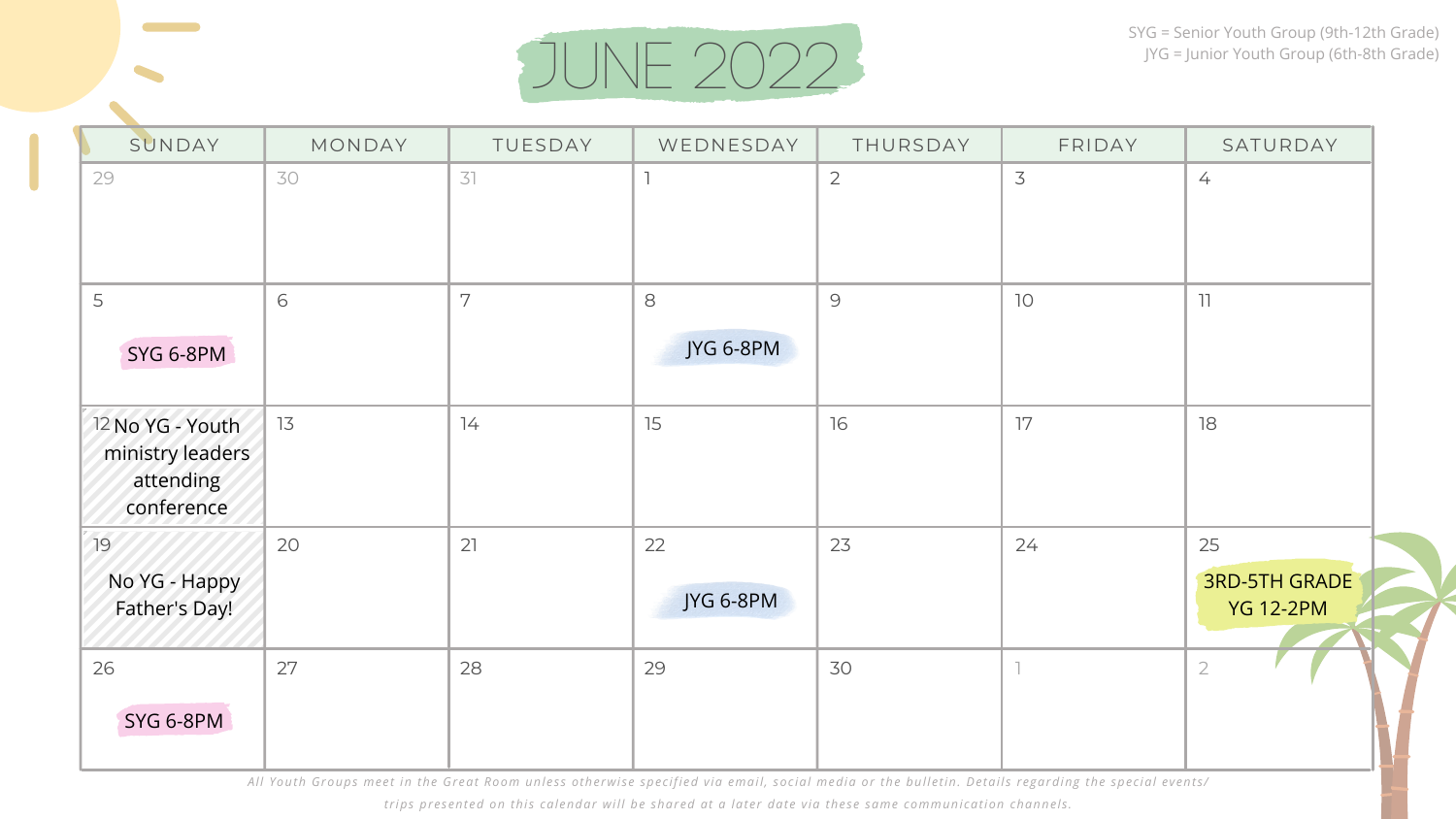

| SUNDAY                                                   | MONDAY                   | TUESDAY                                                                      | WEDNESDAY                             | THURSDAY                       | FRIDAY                                            | SATURDAY                                          |
|----------------------------------------------------------|--------------------------|------------------------------------------------------------------------------|---------------------------------------|--------------------------------|---------------------------------------------------|---------------------------------------------------|
| 26                                                       | 27                       | 28                                                                           | 29                                    | 30                             |                                                   | $\overline{2}$                                    |
| $\overline{3}$<br>No YG -<br>Independence<br>Day Weekend | 4                        | 5<br>JYG Service<br><b>Camp Day 1</b>                                        | 6<br><b>JYG Service</b><br>Camp Day 2 | 7<br>JYG Service<br>Camp Day 3 | 8<br>JYG Service<br>Camp Day 4                    | 9                                                 |
| 10<br>No YG - SYG<br><b>Summer Mission</b><br>Day prep   | $\overline{\phantom{a}}$ | $12 \overline{)}$<br><b>SYG Summer</b><br>Mission Day with<br>local parishes | 13                                    | 14                             | 15                                                | 16                                                |
| 17<br>SYG 6-8PM                                          | 18                       | 19                                                                           | 20<br>JYG 12-2PM                      | 21                             | 22                                                | 23<br><b>3RD-5TH GRADE</b><br><b>YG 12-2PM</b>    |
| 24<br>No YG -<br>Steubenville<br><b>Conference Prep</b>  | 25                       | 26                                                                           | 27                                    | 28                             | 29<br><b>SYG Steubenville</b><br>Conference Day 1 | 30<br><b>SYG Steubenville</b><br>Conference Day 2 |
| 31<br><b>SYG Steubenville</b><br>Conference Day 3        |                          | $\overline{2}$                                                               | $\overline{3}$                        | 4                              | 5                                                 | 6                                                 |

All Youth Groups meet in the Great Room unless otherwise specified via email, social media or the bulletin. Details regarding the special events/

trips presented on this calendar will be shared at a later date via these same communication channels.